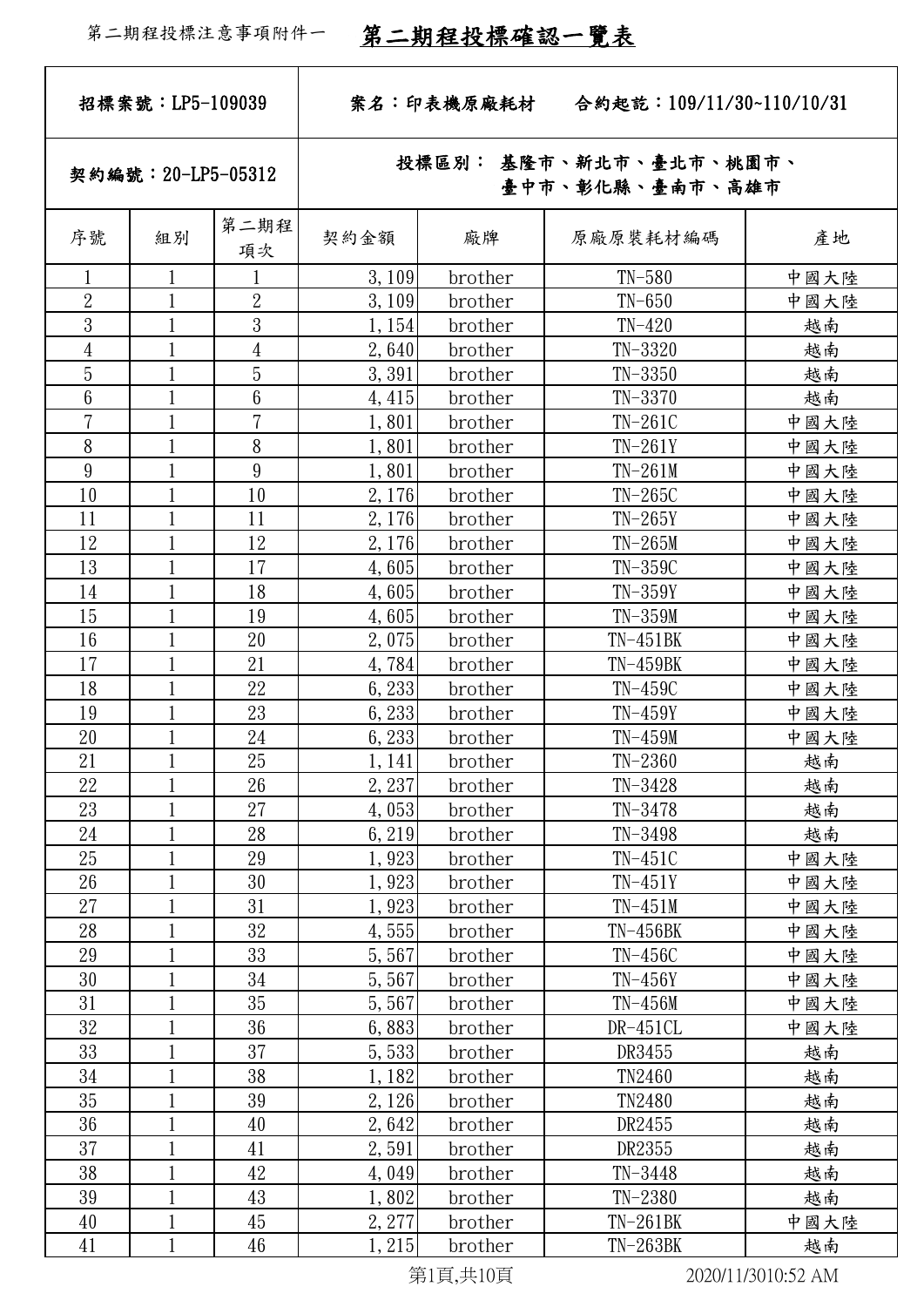| 序號     | 組別             | 第二期程<br>項次      | 契約金額   | 廠牌                | 原廠原裝耗材編碼  | 產地                          |
|--------|----------------|-----------------|--------|-------------------|-----------|-----------------------------|
| 42     | $\mathbf{1}$   | 47              | 1,686  | brother           | $TN-263C$ | 越南                          |
| 43     |                | 48              | 1,686  | brother           | $TN-263M$ | 越南                          |
| 44     | $\mathbf{1}$   | 49              | 1,686  | brother           | $TN-263Y$ | 越南                          |
| 45     | $\mathbf{1}$   | 54              | 7,085  | brother           | DR-263CL  | 越南                          |
| 46     |                | 55              | 6,781  | brother           | DR-3355   | 中國大陸                        |
| 69     | $\overline{3}$ |                 | 103    | Epson             | S015535   | 印尼                          |
| 70     | $\mathfrak{Z}$ | $\overline{2}$  | 102    | Epson             | S015535   | 印尼                          |
| 71     | $\overline{3}$ | $\mathfrak{Z}$  | 248    | Epson             | S015540   | 印尼                          |
| 72     | $\overline{3}$ | $\overline{4}$  | 688    | Epson             | S015544   | 印尼                          |
| 73     | $\overline{3}$ | $\overline{5}$  | 197    | Epson             | S015611   | 印尼                          |
| $74\,$ | 3              | $6\phantom{.}6$ | 137    | Epson             | S015652   | 印尼                          |
| 75     | $\mathfrak{Z}$ | 7               | 1,802  | Epson             | S050611   | 中國大陸                        |
| 76     | $\mathfrak{Z}$ | 8               | 1,802  | Epson             | S050612   | 中國大陸                        |
| 77     | 3              | 9               | 1,802  | Epson             | S050613   | 中國大陸                        |
| 78     | 3              | 10              | 1,862  | Epson             | S050614   | 中國大陸                        |
| 79     | $\overline{3}$ | 11              | 2,713  | Epson             | S050627   | 日本                          |
| 80     | $\overline{3}$ | 12              | 2,713  | Epson             | S050628   | 日本                          |
| 81     | $\overline{3}$ | 13              | 2,713  | Epson             | S050629   | 日本                          |
| 82     | $\overline{3}$ | 14              | 2,702  | Epson             | S050630   | 日本                          |
| 83     | 3              | 15              | 5,546  | Epson             | S051211   | 中國大陸                        |
| 84     | $\overline{3}$ | 16              | 4,605  | Epson             | S053044   | 中國大陸                        |
| 85     | $\mathfrak{Z}$ | 17              | 6,933  | Epson             | S051124   | 中國大陸                        |
| 86     | $\overline{3}$ | 18              | 6,933  | Epson             | S051125   | 中國大陸                        |
| 87     | $\overline{3}$ | 19              | 6,933  | Epson             | S051126   | 中國大陸                        |
| 88     | 3              | 21              | 5,769  | Epson             | S050590   | 馬來西亞                        |
| 89     | $\overline{3}$ | $22\,$          | 5,769  | Epson             | S050591   | 馬來西亞                        |
| 90     | $\overline{3}$ | $23\,$          | 5,769  | Epson             | S050592   | 馬來西亞                        |
| 91     | 3              | 24              | 3,383  | Epson             | S050593   | 馬來西亞                        |
| 92     | $\overline{3}$ | 25              | 602    | Epson             | S050595   | 泰國                          |
| 93     | 3              | 26              | 4,150  | Epson             | S051201   | 泰國                          |
| 94     | $\overline{3}$ | 27              | 4,150  | Epson             | S051202   | 泰國                          |
| 95     | $\mathfrak{Z}$ | 28              | 4, 150 | Epson             | S051203   | 泰國                          |
| 96     | $\mathfrak{Z}$ | 29              | 4,150  | Epson             | S051204   | 泰國                          |
| 97     | $\overline{3}$ | 30              | 4,858  | Epson             | S053042   | 泰國                          |
| 98     | $\overline{3}$ | 31              | 6,437  | Epson             | S050283   | 日本                          |
| 99     | $\overline{3}$ | 32              | 6,437  | Epson             | S050284   | 日本                          |
| 100    | $\overline{3}$ | 33              | 6,437  | Epson             | S050285   | 日本                          |
| 101    | $\overline{3}$ | 34              | 2,429  | Epson             | S050286   | 日本                          |
| 102    | $\overline{3}$ | 35              | 8,603  | Epson             | S051109   | 日本                          |
| 103    | $\mathfrak{Z}$ | 36              | 4,200  | Epson             | S053020   | 中國大陸                        |
| 104    | $\overline{3}$ | 37              | 1,296  | Epson             | S053022   | 日本                          |
| 105    | $\mathfrak{Z}$ | 38              | 7,085  | Epson             | S050474   | 中國大陸                        |
| 106    | $\overline{3}$ | $39\,$          | 7,085  | Epson             | S050475   | 中國大陸                        |
| 107    | $\overline{3}$ | 40              | 7,085  | Epson             | S050476   | 中國大陸                        |
| 108    | 3              | 41              | 5, 911 | Epson             | S050477   | 中國大陸                        |
| 109    | $\mathfrak{Z}$ | 42              | 709    | Epson             | S050478   | 中國大陸                        |
| 110    | $\overline{3}$ | 43              | 6, 336 | Epson<br>*08 出108 | S051175   | 中國大陸<br>$20001111001050111$ |

第2頁,共10頁 2020/11/3010:52 AM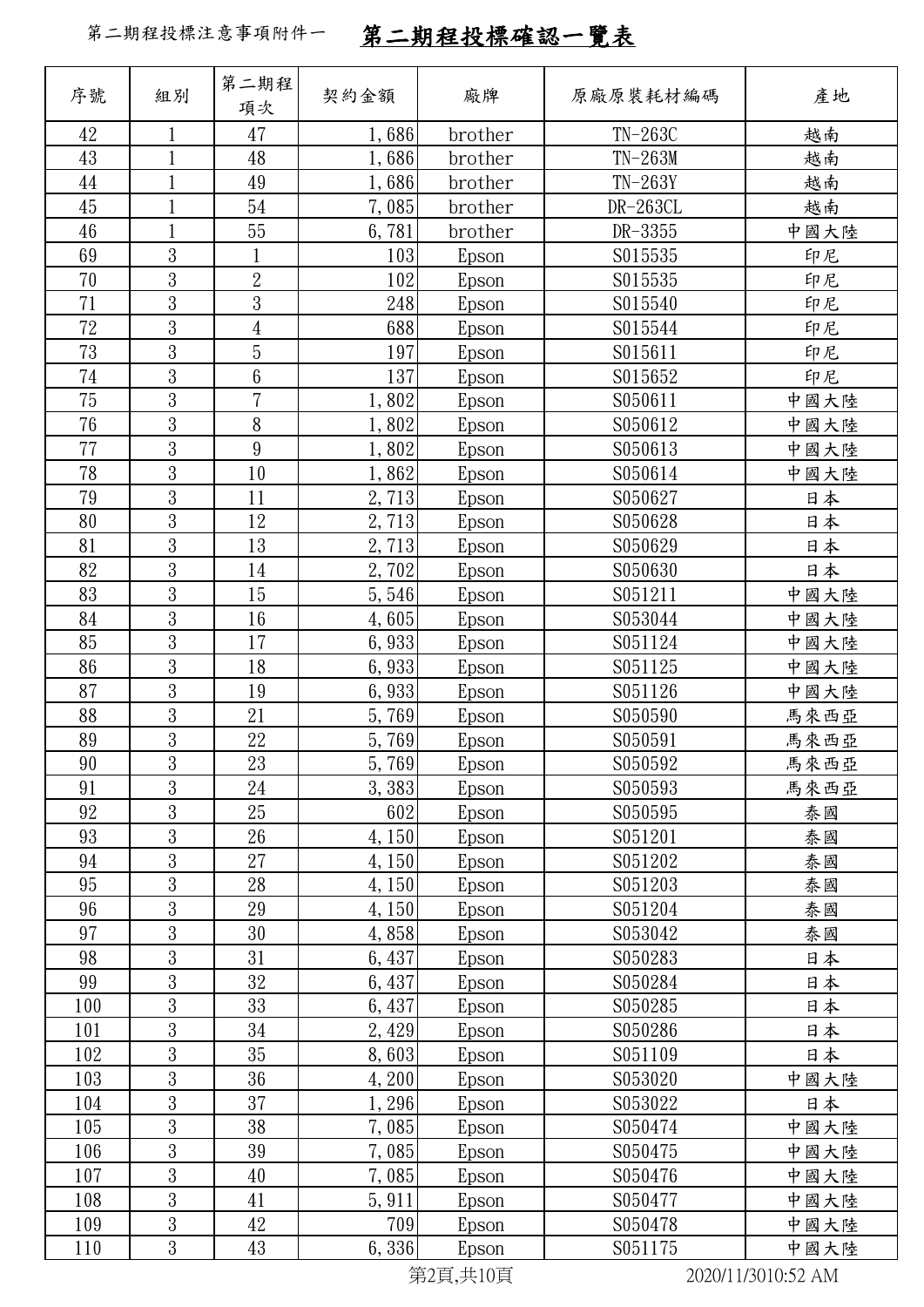| 序號         | 組別                               | 第二期程<br>項次 | 契約金額           | 廠牌                      | 原廠原裝耗材編碼           | 產地         |
|------------|----------------------------------|------------|----------------|-------------------------|--------------------|------------|
| 111        | 3                                | 44         | 6, 336         | Epson                   | S051176            | 中國大陸       |
| 112        | 3                                | 45         | 6,336          | Epson                   | S051177            | 中國大陸       |
| 113        | $\overline{3}$                   | 46         | 6,984          | Epson                   | S051178            | 中國大陸       |
| 114        | $\overline{3}$                   | 47         | 6,022          | Epson                   | S050602            | 日本         |
| 115        | $\overline{3}$                   | 48         | 6,022          | Epson                   | S050603            | 日本         |
| 116        | $\overline{3}$                   | 49         | 6,022          | Epson                   | S050604            | 日本         |
| 117        | 3                                | 50         | 2,935          | Epson                   | S050605            | 日本         |
| 118        | $\overline{3}$                   | 51         | 521            | Epson                   | S050610            | 中國大陸       |
| 119        | $\overline{3}$                   | 52         | 2,976          | Epson                   | S051209            | 中國大陸       |
| 120        | $\overline{3}$                   | 53         | 2,976          | Epson                   | S051210            | 中國大陸       |
| 121        | 3                                | 54         | 2,348          | Epson                   | S050523            | 中國大陸       |
| 122        | 3                                | 55         | 1,911          | Epson                   | S050651            | 日本         |
| 123        | $\overline{3}$                   | 56         | 5,725          | Epson                   | S050588            | 中國大陸       |
| 124        | $\overline{3}$                   | 57         | 5,364          | Epson                   | S050691            | 日本         |
| 125        | $\overline{3}$                   | 58         | 3,239          | Epson                   | S051228            | 越南         |
| 126        | $\overline{3}$                   | 59         | 6,123          | Epson                   | S053050            | 中國大陸       |
| 127        | 3                                | 60         | 7,642          | Epson                   | S050698            | 日本         |
| 128        | $\overline{3}$                   | 61         | 9,818          | Epson                   | S050699            | 日本         |
| 129        | $\overline{3}$                   | 62         | 3,197          | Epson                   | S051230            | 越南         |
| 130        | $\overline{3}$                   | 63         | 6,751          | Epson                   | S053058            | 中國大陸       |
| 131        | $\overline{3}$                   | 64         | 8,198          | Epson                   | S051222            | 中國大陸       |
| 132        | 3                                | 65         | 5,364          | Epson                   | S051189            | 中國大陸       |
| 133        | $\overline{3}$<br>$\overline{3}$ | 66         | 5, 314         | Epson                   | S051189            | 中國大陸       |
| 134        | $\overline{3}$                   | 67         | 9,200          | Epson                   | S050656            | 日本         |
| 135<br>136 | $\overline{3}$                   | 68<br>69   | 9,200          | Epson                   | S050657<br>S050658 | 日本         |
| 137        | $\overline{3}$                   | 70         | 9,200<br>7,692 | Epson                   | S050659            | 日本         |
| 138        | $\overline{3}$                   | 71         | 901            | Epson<br>Epson          | S050664            | 日本<br>中國大陸 |
| 139        | $\overline{3}$                   | 72         | 2,986          | Epson                   | S051224            | 中國大陸       |
| 140        | $\overline{3}$                   | 73         | 2,986          | Epson                   | S051225            | 中國大陸       |
| 141        | $\overline{3}$                   | 74         | 2,986          | Epson                   | S051226            | 中國大陸       |
| 142        | 3                                | 75         | 2,986          | Epson                   | S051227            | 中國大陸       |
| 143        | 3                                | 76         | 4,757          | Epson                   | S053047            | 中國大陸       |
| 144        | $\overline{3}$                   | 77         | 7,014          | Epson                   | S053048            | 中國大陸       |
| 145        | 3                                | 78         | 2,591          | Epson                   | S050709            | 日本         |
| 146        | $\overline{3}$                   | 79         | 2,480          | Epson                   | S050166            | 中國大陸       |
| 147        | $\overline{3}$                   | 80         | 1,974          | Epson                   | S050167            | 中國大陸       |
| 148        | $\overline{3}$                   | 81         | 1,923          | Epson                   | S051099            | 中國大陸       |
| 149        | $\overline{3}$                   | 82         | 5,567          | Epson                   | S051111            | 中國大陸       |
| 150        | 3                                | 83         | 5,567          | Epson                   | S053016            | 中國大陸       |
| 151        | $\overline{3}$                   | 84         | 7,615          | Epson                   | S050747            | 馬來西亞       |
| 152        | $\overline{3}$                   | 85         | 7,615          | Epson                   | S050748            | 馬來西亞       |
| 153        | $\overline{3}$                   | 86         | 7,615          | Epson                   | S050749            | 馬來西亞       |
| 154        | $\overline{3}$                   | 87         | 4,717          | Epson                   | S050750            | 馬來西亞       |
| 155        | 3                                | 88         | 5,567          | Epson                   | S053062            | 泰國         |
| 156        | $\overline{3}$                   | 89         | 6,073          | Epson                   | S050761            | 越南         |
| 157        | $\overline{3}$                   | 90         | 6,022          | Epson<br>$k_{0} = 1.10$ | S050761            | 越南         |

第3頁,共10頁 2020/11/3010:52 AM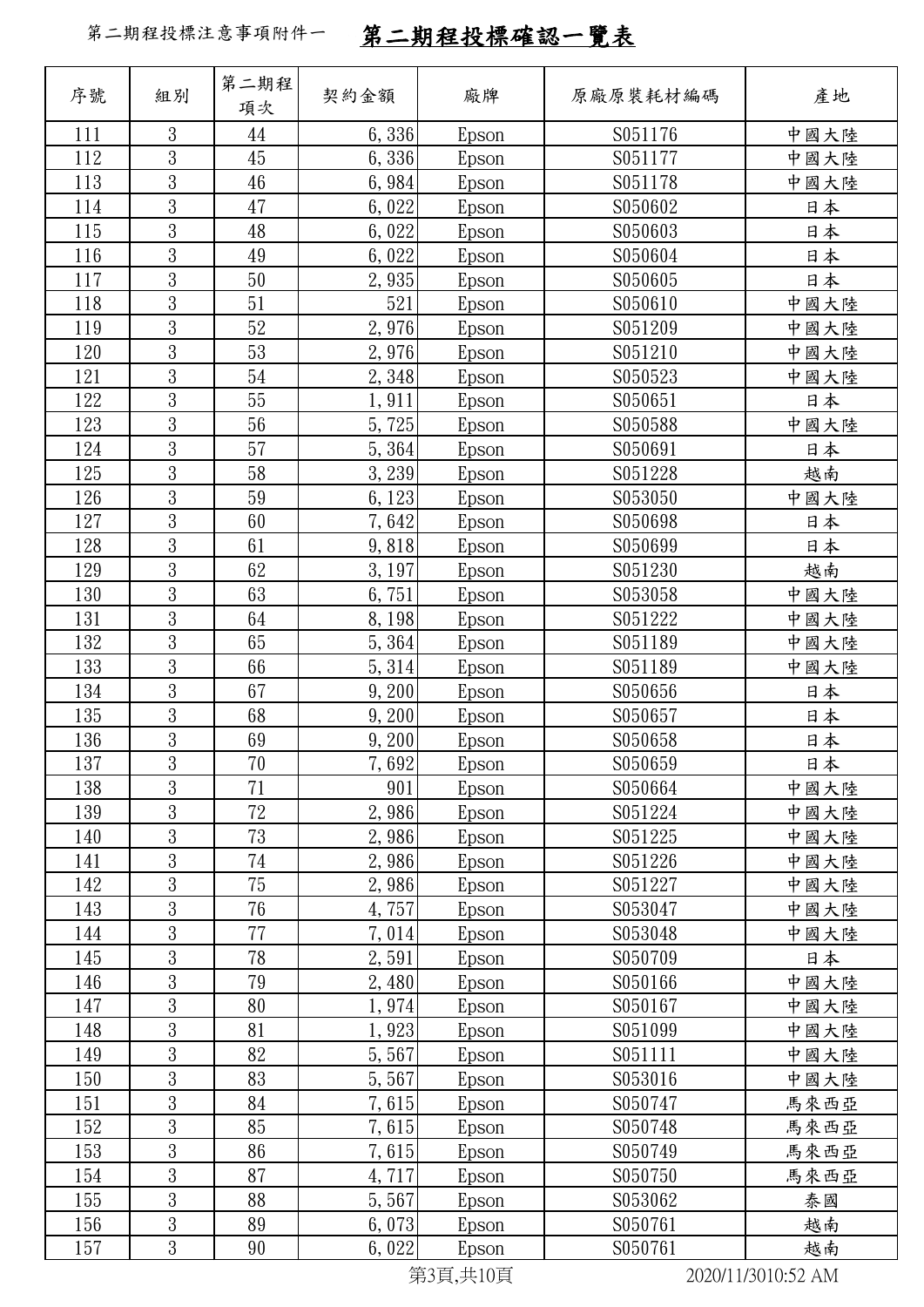| 序號         | 組別                  | 第二期程<br>項次 | 契約金額           | 廠牌             | 原廠原裝耗材編碼                 | 產地           |
|------------|---------------------|------------|----------------|----------------|--------------------------|--------------|
| 158        | 3                   | 92         | 1,369          | Epson          | C13T678150               | 中國大陸         |
| 159        | $\mathfrak{Z}$      | 93         | 739            | Epson          | C13T678250               | 中國大陸         |
| 160        | $\overline{3}$      | 94         | 739            | Epson          | C13T678350               | 中國大陸         |
| 161        | 3                   | 95         | 739            | Epson          | C13T678450               | 中國大陸         |
| 162        | 3                   | 100        | 481            | Epson          | C13T143150               | 全球(包含中國大陸)   |
| 163        | $\mathfrak{Z}$      | 101        | 359            | Epson          | C13T143250               | 全球(包含中國大陸)   |
| 164        | $\mathfrak{Z}$      | 102        | 359            | Epson          | C13T143350               | 全球(包含中國大陸)   |
| 165        | $\overline{3}$      | 103        | 359            | Epson          | C13T143450               | 全球(包含中國大陸)   |
| 166        | 3                   | 104        | 314            | Epson          | C13T105150               | 全球(包含中國大陸)   |
| 167        | $\overline{3}$      | 105        | 314            | Epson          | C13T105250               | 全球(包含中國大陸)   |
| 168        | $\mathfrak{Z}$      | 106        | 314            | Epson          | C13T105350               | 全球(包含中國大陸)   |
| 169        | $\mathfrak{Z}$      | 107        | 314            | Epson          | C13T105450               | 全球(包含中國大陸)   |
| 170        | $\overline{3}$      | 108        | 668            | Epson          | C13T104151               | 全球(包含中國大陸)   |
| 171        | 3                   | 109        | 506            | Epson          | C13T103250               | 全球(包含中國大陸)   |
| 172        | 3                   | 110        | 506            | Epson          | C13T103350               | 全球(包含中國大陸)   |
| 173        | $\mathfrak{Z}$      | 111        | 506            | Epson          | C13T103450               | 全球(包含中國大陸)   |
| 174        | $\mathfrak{Z}$      | 112        | 314            | Epson          | C13T122100               | 全球(包含中國大陸)   |
| 175        | $\overline{3}$      | 113        | 314            | Epson          | C13T122200               | 全球(包含中國大陸)   |
| 176        | 3                   | 114        | 314            | Epson          | C13T122300               | 全球(包含中國大陸)   |
| 177        | $\mathfrak{Z}$      | 115        | 314            | Epson          | C13T122400               | 全球(包含中國大陸)   |
| 178        | 3                   | 116        | 314            | Epson          | C13T122500               | 全球(包含中國大陸)   |
| 179        | $\mathfrak{Z}$      | 117        | 314            | Epson          | C13T122600               | 全球(包含中國大陸)   |
| 180        | $\overline{3}$      | 118        | 354            | Epson          | C13T133150               | 全球(包含中國大陸)   |
| 181        | 3<br>$\overline{3}$ | 119        | 1,748          | Epson          | C13T602100               | 中國大陸         |
| 182        | $\mathfrak{Z}$      | 120        | 1,748          | Epson          | C13T602200               | 中國大陸         |
| 183        | $\overline{3}$      | 121        | 1,748          | Epson          | C13T602400               | 中國大陸         |
| 184        | 3                   | 122        | 1,748          | Epson          | C13T602500               | 中國大陸         |
| 185<br>186 | $\mathfrak{z}$      | 123<br>124 | 1,748          | Epson          | C13T602700<br>C13T602900 | 中國大陸         |
| 187        | 3                   | 125        | 1,748<br>1,748 | Epson<br>Epson | C13T602300               | 中國大陸<br>中國大陸 |
| 188        | $\mathfrak{z}$      | 126        | 1,748          | Epson          | C13T602600               | 中國大陸         |
| 189        | $\overline{3}$      | 127        | 2,328          | Epson          | C13T642500               | 印尼           |
| 190        | $\overline{3}$      | 128        | 2,328          | Epson          | C13T642600               | 印尼           |
| 191        | $\mathfrak{z}$      | 129        | 2,328          | Epson          | C13T642700               | 印尼           |
| 192        | $\mathfrak{Z}$      | 130        | 2,331          | Epson          | C13T642900               | 印尼           |
| 193        | 3                   | 131        | 2,328          | Epson          | C13T642100               | 印尼           |
| 194        | 3                   | 132        | 2,328          | Epson          | C13T642200               | 印尼           |
| 195        | $\sqrt{3}$          | 133        | 2,328          | Epson          | C13T642300               | 印尼           |
| 196        | 3                   | 134        | 2,328          | Epson          | C13T642400               | 印尼           |
| 197        | 3                   | 135        | 2,328          | Epson          | C13T642800               | 印尼           |
| 198        | 3                   | 136        | 1,832          | Epson          | C13T692100               | 印尼           |
| 199        | 3                   | 137        | 1,832          | Epson          | C13T692200               | 印尼           |
| 200        | $\overline{3}$      | 138        | 1,832          | Epson          | C13T692300               | 印尼           |
| 201        | 3                   | 139        | 1,832          | Epson          | C13T692400               | 印尼           |
| 202        | $\mathfrak{Z}$      | 140        | 1,832          | Epson          | C13T692500               | 印尼           |
| 203        | $\mathfrak{z}$      | 141        | 2,510          | Epson          | C13T834100               | 印尼           |
| 204        | $\overline{3}$      | 142        | 2,510          | Epson          | C13T834200               | 印尼           |
|            |                     |            |                |                |                          |              |

第4頁,共10頁 2020/11/3010:52 AM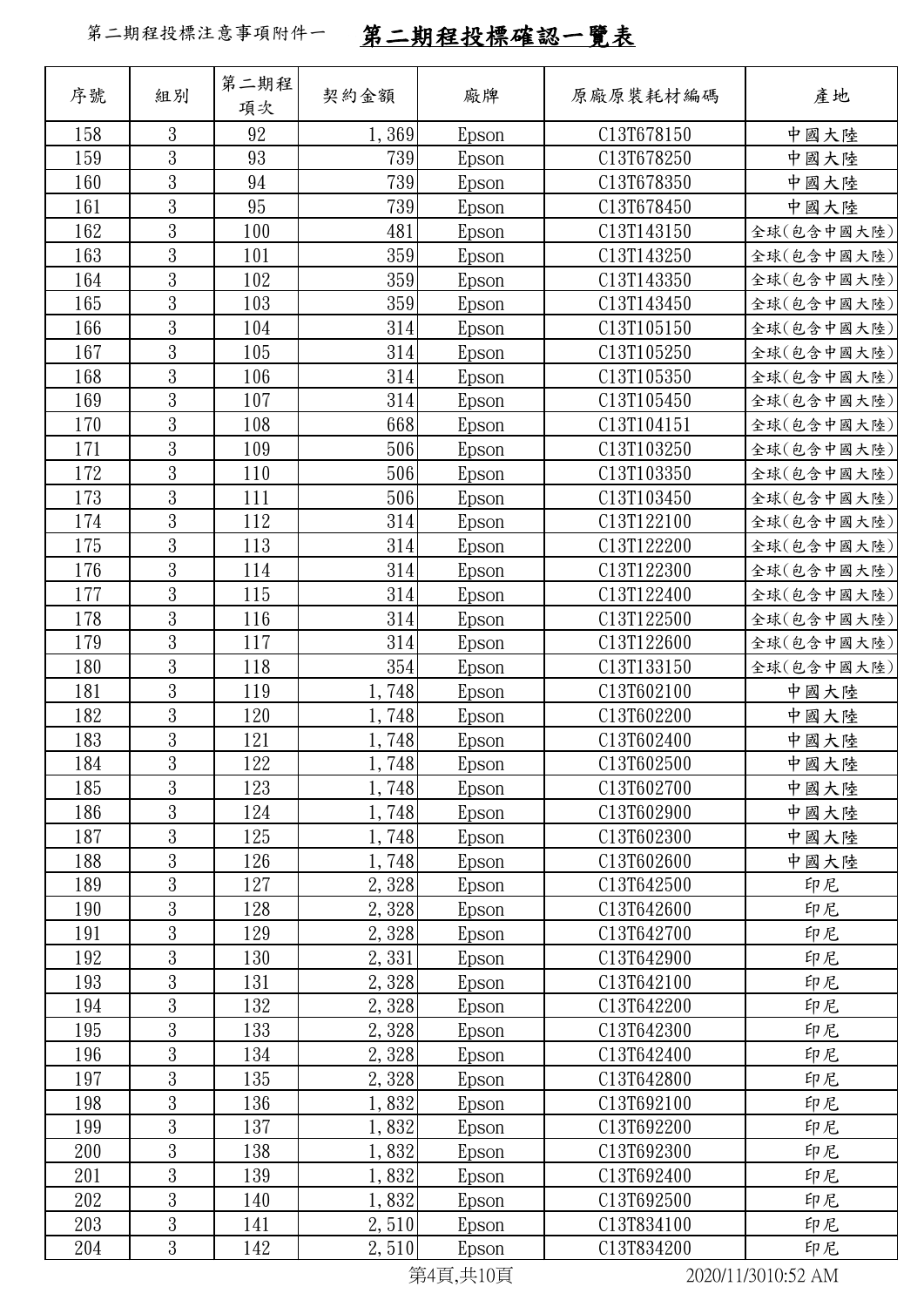| 序號  | 組別              | 第二期程           | 契約金額   | 廠牌             | 原廠原裝耗材編碼    | 產地               |
|-----|-----------------|----------------|--------|----------------|-------------|------------------|
|     |                 | 項次             |        |                |             |                  |
| 205 | 3               | 143            | 2,510  | Epson          | C13T834300  | 印尼               |
| 206 | $\mathfrak{Z}$  | 144            | 2,510  | Epson          | C13T834400  | 印尼               |
| 207 | $\mathfrak{Z}$  | 145            | 2,510  | Epson          | C13T834500  | 印尼               |
| 208 | $\overline{3}$  | 146            | 2,510  | Epson          | C13T834600  | 印尼               |
| 209 | $\overline{3}$  | 147            | 2,510  | Epson          | C13T834700  | 印尼               |
| 210 | 3               | 148            | 2,510  | Epson          | C13T834800  | 印尼               |
| 211 | $\sqrt{3}$      | 149            | 2,510  | Epson          | C13T834900  | 印尼               |
| 212 | 3               | 150            | 940    | Epson          | C13T188150  | 印尼               |
| 213 | 3               | 151            | 678    | Epson          | C13T188250  | 印尼               |
| 214 | $\sqrt{3}$      | 152            | 678    | Epson          | C13T188350  | 印尼               |
| 215 | 3               | 153            | 678    | Epson          | C13T188450  | 印尼               |
| 216 | $\mathfrak{Z}$  | 154            | 9,099  | Epson          | S050762     | 越南               |
| 217 | $\mathfrak{Z}$  | 155            | 4,808  | Epson          | S110079     | 越南               |
| 218 | $\mathfrak{Z}$  | 156            | 3,026  | Epson          | S110080     | 越南               |
| 219 | $\overline{3}$  | 157            | 1,797  | Epson          | C13T949100  | 印尼               |
| 220 | 3               | 158            | 2,480  | Epson          | C13T949200  | 印尼               |
| 221 | $\mathfrak{Z}$  | 159            | 2,480  | Epson          | C13T949300  | 印尼               |
| 222 | $\overline{3}$  | 160            | 2,480  | Epson          | C13T949400  | 印尼               |
| 223 | 3               | 161            | 936    | Epson          | C13T40A100  | 印尼               |
| 224 | $\mathfrak{Z}$  | 162            | 673    | Epson          | C13T40A200  | 印尼               |
| 225 | 3               | 163            | 673    | Epson          | C13T40A300  | 印尼               |
| 226 | $\mathfrak{Z}$  | 164            | 673    | Epson          | C13T40A400  | 印尼               |
| 227 | $\mathfrak{Z}$  | 165            | 2,510  | Epson          | C13T834A00  | 印尼               |
| 228 | 3               | 166            | 2,510  | Epson          | C13T834B00  | 印尼               |
| 229 | $\mathfrak{Z}$  | 167            | 2,510  | Epson          | C13T834D00  | 印尼               |
| 230 | $\mathfrak{Z}$  | 168            | 3,219  | Epson          | C13T969100  | 印尼               |
| 565 | $6\phantom{a}$  |                | 1,751  | <b>KYOCERA</b> | $TK-164$    | 中國大陸             |
| 566 | $6\phantom{.}6$ | $\overline{2}$ | 3,623  | <b>KYOCERA</b> | TK-344      | 中國大陸             |
| 567 | $6\phantom{.}6$ | $\mathfrak{B}$ | 4,028  | <b>KYOCERA</b> | $TK-354$    | 中國大陸             |
| 568 | 6               | 4              | 3,796  | <b>KYOCERA</b> | $TK-454$    | 中國大陸             |
| 569 | $6\phantom{.}6$ | 5              | 7,591  | <b>KYOCERA</b> | $DK-450$    | 中國大陸             |
| 570 | $6\,$           | 6              | 5,769  | <b>KYOCERA</b> | $TK-710$    | 中國大陸             |
| 571 | $6\phantom{a}$  | $\overline{7}$ | 14,676 | <b>KYOCERA</b> | $DK-710$    | 中國大陸             |
| 572 | $6\phantom{1}6$ | 9              | 2,328  | <b>KYOCERA</b> | $TK-1124$   | 中國大陸             |
| 573 | $6\,$           | 10             | 2,925  | <b>KYOCERA</b> | $TK-1144$   | 中國大陸             |
| 574 | $6\phantom{.}6$ | 12             | 3,036  | <b>KYOCERA</b> | $TK-1156$   | 越南               |
| 575 | $6\,$           | 13             | 4,555  | <b>KYOCERA</b> | $TK-1166$   | 越南               |
| 576 | $6\phantom{a}$  | 14             | 2,707  | <b>KYOCERA</b> | $TK-1186$   | 越南               |
| 577 | $6\phantom{1}6$ | 15             | 4,049  | <b>KYOCERA</b> | $TK-1176$   | 越南               |
| 578 | $6\phantom{.}6$ | 16             | 4,504  | <b>KYOCERA</b> | $TK-3104$   | 中國大陸             |
| 579 | $6\phantom{.}6$ | 17             | 4,403  | <b>KYOCERA</b> | $TK-3114$   | 中國大陸             |
| 580 | $6\,$           | 18             | 5,567  | <b>KYOCERA</b> | TK-3134     | 中國大陸             |
| 581 | $6\phantom{a}$  | $20\,$         | 4,352  | <b>KYOCERA</b> | $TK - 3176$ | 越南/中國大陸          |
| 582 | $6\phantom{1}6$ | 21             | 5,870  | <b>KYOCERA</b> | $TK-3196$   | 越南/中國大陸          |
| 583 | $6\,$           | 22             | 8,097  | <b>KYOCERA</b> | TK-3206     | 越南               |
| 584 | $6\phantom{.}6$ | 23             | 6,721  | <b>KYOCERA</b> | TK-7304     | 越南               |
| 585 | $\,6\,$         | 24             | 6,721  | <b>KYOCERA</b> | $TK-7316$   | 越南               |
|     |                 |                |        | ***** 440F     |             | 0.00011100100011 |

第5頁,共10頁 2020/11/3010:52 AM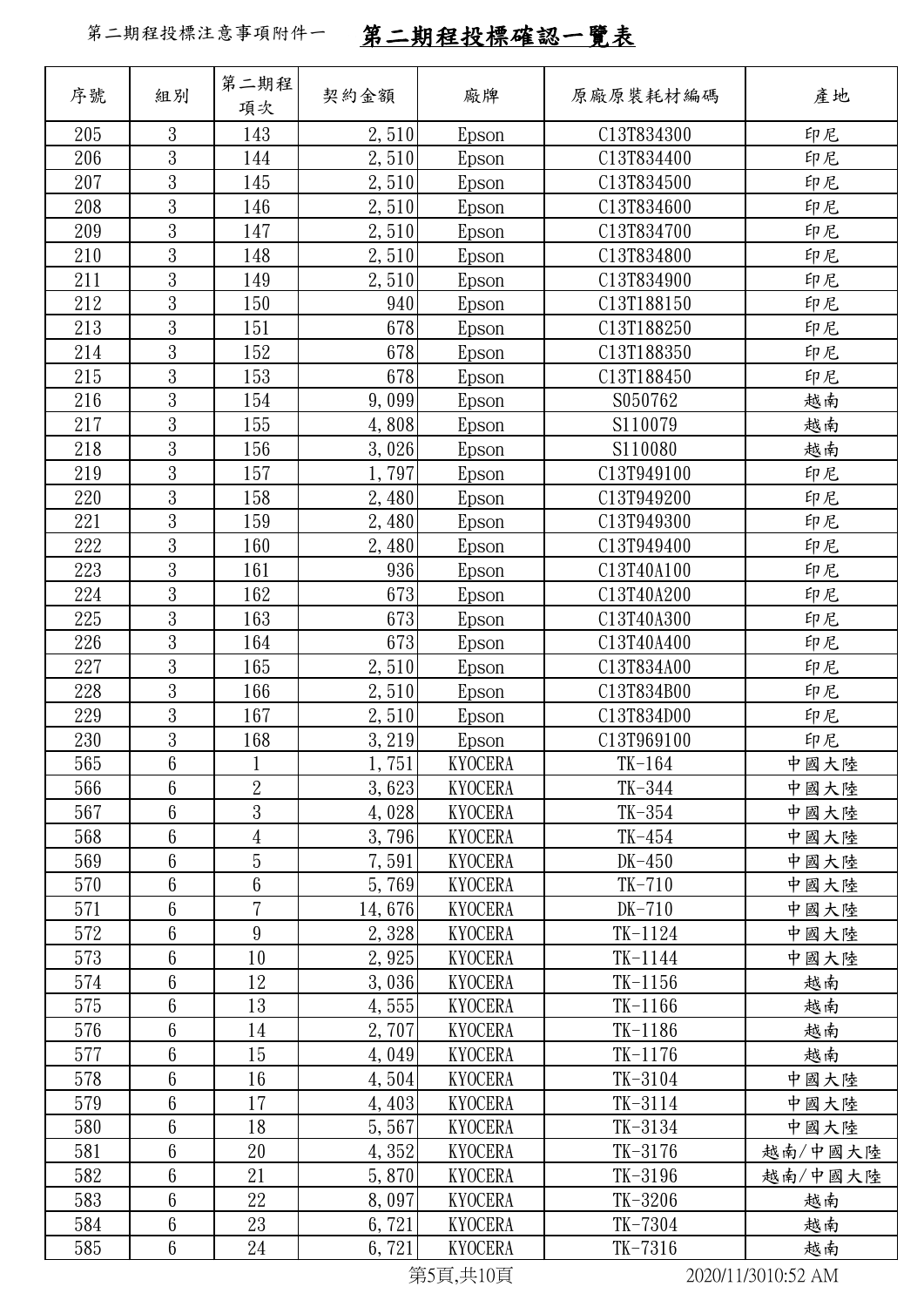| 序號  | 組別               | 第二期程<br>項次      | 契約金額   | 廠牌                        | 原廠原裝耗材編碼       | 產地   |
|-----|------------------|-----------------|--------|---------------------------|----------------|------|
| 586 | $6\phantom{1}$   | 26              | 3, 219 | <b>KYOCERA</b>            | TK-584K        | 中國大陸 |
| 587 | $\boldsymbol{6}$ | 27              | 4,504  | <b>KYOCERA</b>            | TK-584M        | 中國大陸 |
| 588 | 6                | 28              | 4,504  | <b>KYOCERA</b>            | TK-584Y        | 中國大陸 |
| 589 | 6                | 29              | 4,504  | <b>KYOCERA</b>            | TK-584C        | 中國大陸 |
| 590 | 6                | 30              | 3,381  | <b>KYOCERA</b>            | TK-594K        | 中國大陸 |
| 591 | 6                | 31              | 3,381  | <b>KYOCERA</b>            | TK-594M        | 中國大陸 |
| 592 | 6                | 32              | 3,381  | <b>KYOCERA</b>            | $TK-594Y$      | 中國大陸 |
| 593 | 6                | 33              | 3,381  | <b>KYOCERA</b>            | TK-594C        | 中國大陸 |
| 594 | 6                | 34              | 2, 277 | <b>KYOCERA</b>            | TK-5236K       | 中國大陸 |
| 595 | 6                | 35              | 3,239  | <b>KYOCERA</b>            | TK-5236M       | 中國大陸 |
| 596 | 6                | 36              | 3,239  | <b>KYOCERA</b>            | TK-5236Y       | 中國大陸 |
| 597 | 6                | 37              | 3,239  | <b>KYOCERA</b>            | TK-5236C       | 中國大陸 |
| 598 | 6                | 38              | 2,966  | <b>KYOCERA</b>            | TK-5246K       | 中國大陸 |
| 599 | 6                | 39              | 3,694  | <b>KYOCERA</b>            | TK-5246M       | 中國大陸 |
| 600 | 6                | 40              | 3,694  | <b>KYOCERA</b>            | TK-5246Y       | 中國大陸 |
| 601 | 6                | 41              | 3,694  | <b>KYOCERA</b>            | TK-5246C       | 中國大陸 |
| 602 | 6                | 42              | 4,909  | <b>KYOCERA</b>            | TK-5144K       | 越南   |
| 603 | $\boldsymbol{6}$ | 43              | 4,909  | <b>KYOCERA</b>            | TK-5144M       | 越南   |
| 604 | 6                | 44              | 4,909  | <b>KYOCERA</b>            | TK-5144Y       | 越南   |
| 605 | 6                | 45              | 4,909  | <b>KYOCERA</b>            | TK-5144C       | 越南   |
| 606 | 6                | 46              | 5,061  | <b>KYOCERA</b>            | TK-5276K       | 越南   |
| 607 | 6                | 47              | 5,051  | <b>KYOCERA</b>            | TK-5276M       | 越南   |
| 608 | 6                | 48              | 5,051  | <b>KYOCERA</b>            | TK-5276Y       | 越南   |
| 609 | 6                | 49              | 5,051  | <b>KYOCERA</b>            | TK-5276C       | 越南   |
| 610 | 6                | 50              | 5, 314 | <b>KYOCERA</b>            | TK-5154K       | 越南   |
| 611 | 6                | 54              | 7,085  | <b>KYOCERA</b>            | TK-5286K       | 越南   |
| 612 | $6\phantom{a}$   | 55              | 7,085  | <b>KYOCERA</b>            | TK-5286M       | 越南   |
| 613 | 6                | 56              | 7,085  | <b>KYOCERA</b>            | TK-5286Y       | 越南   |
| 614 | 6                | 57              | 7,085  | <b>KYOCERA</b>            | TK-5286C       | 越南   |
| 615 | 6                | 58              | 5,516  | <b>KYOCERA</b>            | TK-5164K       | 越南   |
| 616 | 6                | 62              | 7,085  | <b>KYOCERA</b>            | TK-5296K       | 越南   |
| 617 | 6                | 66              | 11,640 | <b>KYOCERA</b>            | TK-8806K       | 日本   |
| 618 | 6                | 67              | 11,640 | <b>KYOCERA</b>            | TK-8806M       | 日本   |
| 619 | 6                | 68              | 11,640 | <b>KYOCERA</b>            | TK-8806Y       | 日本   |
| 620 | 6                | 69              | 11,640 | <b>KYOCERA</b>            | TK-8806C       | 日本   |
| 621 | 8                | $\mathbf{1}$    | 2,456  | Lexmark                   | E260A11P       | 中國大陸 |
| 622 | 8                | $\overline{2}$  | 4, 250 | Lexmark                   | E360H11P       | 中國大陸 |
| 623 | 8                | 3               | 4,809  | Lexmark                   | <b>50F3H0E</b> | 中國大陸 |
| 624 | 8                | 4               | 6,072  | Lexmark                   | 50F3X0E        | 中國大陸 |
| 625 | 8                | 5               | 1,872  | Lexmark                   | 70C80C0        | 中國大陸 |
| 626 | 8                | $6\phantom{.}6$ | 1,872  | Lexmark                   | 70C80M0        | 中國大陸 |
| 627 | 8                | 7               | 1,872  | Lexmark                   | 70C80Y0        | 中國大陸 |
| 628 | 8                | 8               | 1,420  | Lexmark                   | 70C80K0        | 中國大陸 |
| 629 | 8                | 9               | 4,334  | Lexmark                   | 70C8HCE        | 中國大陸 |
| 630 | 8                | 10              | 4,334  | Lexmark                   | 70C8HME        | 中國大陸 |
| 631 | 8                | 11              | 4,334  | Lexmark                   | 70C8HYE        | 中國大陸 |
| 632 | 8                | 12              | 3, 210 | Lexmark<br>$\overline{a}$ | 70C8HKE        | 中國大陸 |

第6頁,共10頁 2020/11/3010:52 AM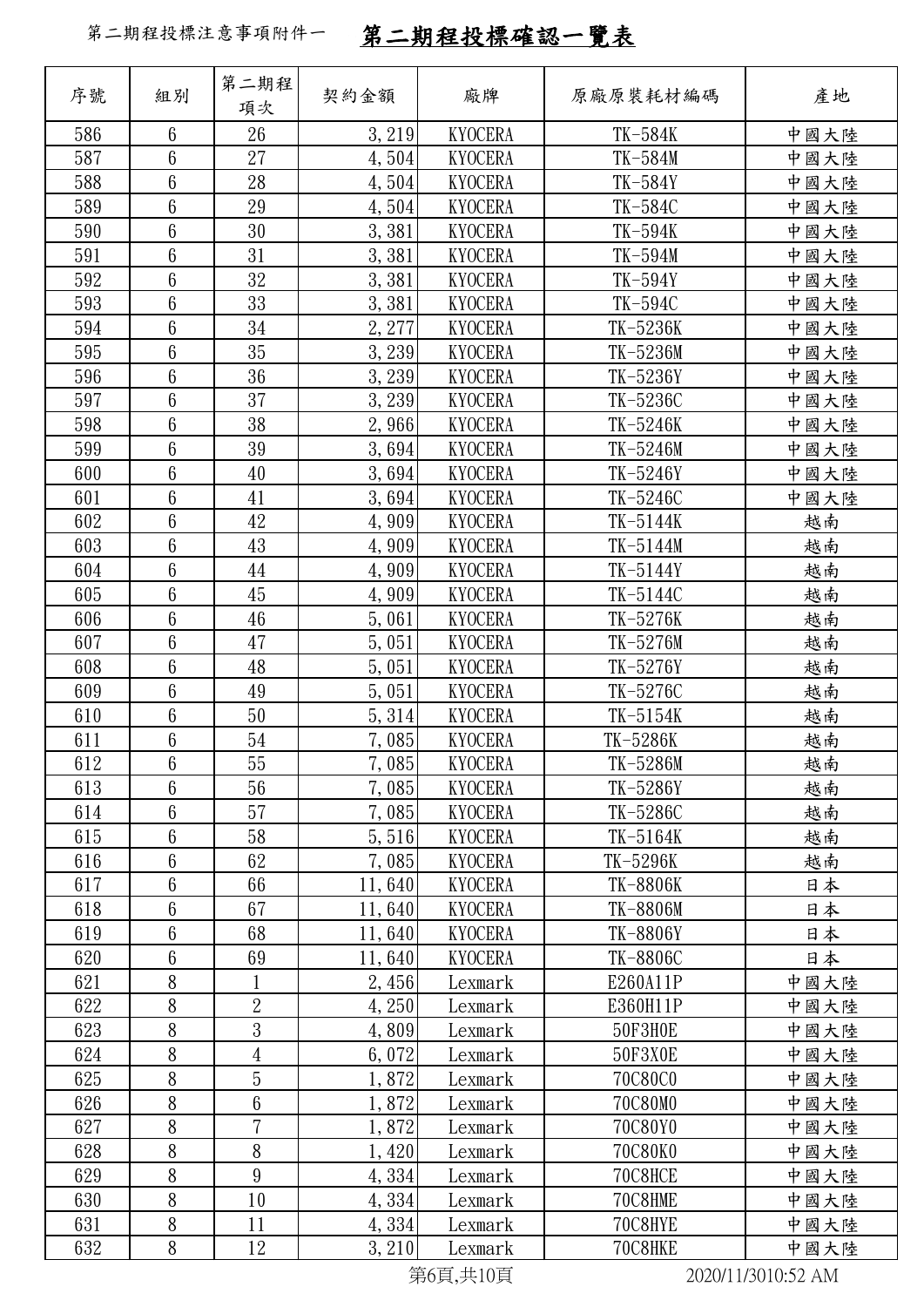| 序號  | 組別     | 第二期程<br>項次 | 契約金額    | 廠牌       | 原廠原裝耗材編碼        | 產地                 |
|-----|--------|------------|---------|----------|-----------------|--------------------|
| 633 | 8      | 13         | 2,465   | Lexmark  | 60F3000         | 中國大陸               |
| 634 | 8      | 14         | 6,267   | Lexmark  | 60F3H0E         | 中國大陸               |
| 635 | $8\,$  | 15         | 9,433   | Lexmark  | 50F3U0E         | 中國大陸               |
| 636 | 8      | 16         | 3,795   | Lexmark  | 52D3000         | 中國大陸               |
| 637 | 8      | 17         | 9,807   | Lexmark  | 52D3H0E         | 中國大陸               |
| 638 | $8\,$  | 18         | 13,663  | Lexmark  | 52D3X0E         | 中國大陸               |
| 639 | 8      | 19         | 3,893   | Lexmark  | <b>C925H2KG</b> | 中國大陸               |
| 640 | 8      | 20         | 5,693   | Lexmark  | C925H2CG        | 中國大陸               |
| 641 | $8\,$  | 21         | 5,693   | Lexmark  | C925H2MG        | 中國大陸               |
| 642 | 8      | 22         | 5,693   | Lexmark  | C925H2YG        | 中國大陸               |
| 643 | 8      | 23         | 9,503   | Lexmark  | C950X2KG        | 中國大陸               |
| 644 | 8      | 24         | 11,639  | Lexmark  | C950X2CG        | 中國大陸               |
| 645 | $8\,$  | 25         | 11,639  | Lexmark  | C950X2MG        | 中國大陸               |
| 646 | 8      | 26         | 11,639  | Lexmark  | C950X2YG        | 中國大陸               |
| 647 | 8      | 27         | 5,567   | Lexmark  | 74C3SC0         | 中國大陸               |
| 648 | $8\,$  | 28         | 5,567   | Lexmark  | 74C3SM0         | 中國大陸               |
| 649 | 8      | 29         | 5,567   | Lexmark  | 74C3SY0         | 中國大陸               |
| 650 | 8      | 30         | 4,807   | Lexmark  | 74C3SK0         | 中國大陸               |
| 651 | 8      | 31         | 2,494   | Lexmark  | 80C8HCE         | 中國大陸               |
| 652 | 8      | 32         | 2,494   | Lexmark  | 80C8HME         | 中國大陸               |
| 653 | 8      | 33         | 2,494   | Lexmark  | 80C8HYE         | 中國大陸               |
| 654 | 8      | 34         | 2,031   | Lexmark  | 80C8HKE         | 中國大陸               |
| 655 | $8\,$  | 35         | 6,072   | Lexmark  | 76C00K0         | 中國大陸               |
| 656 | 8      | 36         | 6,477   | Lexmark  | <b>76C00C0</b>  | 中國大陸               |
| 657 | 8      | 37         | 6, 477  | Lexmark  | 76C00M0         | 中國大陸               |
| 658 | 8      | 38         | 6,477   | Lexmark  | 76C00Y0         | 中國大陸               |
| 659 | 8      | 39         | 3,399   | Lexmark  | 56F3000         | 中國大陸               |
| 660 | 8      | 40         | 6, 713  | Lexmark  | 56F3H00         | 中國大陸               |
| 661 | 8      | 41         | 8,578   | Lexmark  | 56F3U00         | 中國大陸               |
| 662 | 8      | 42         | 3,743   | Lexmark  | 58D3000         | 中國大陸               |
| 663 | $\, 8$ | 43         | 15, 190 | Lexmark  | 58D3U00         | 中國大陸               |
| 664 | 8      | 44         | 2,715   | Lexmark  | <b>78C3XK0</b>  | 中國大陸               |
| 665 | 8      | 45         | 3,981   | Lexmark  | <b>78C3XC0</b>  | 中國大陸               |
| 666 | 8      | 46         | 3,981   | Lexmark  | 78C3XM0         | 中國大陸               |
| 667 | 8      | 47         | 3,981   | Lexmark  | 78C3XY0         | 中國大陸               |
| 668 | 8      | 48         | 1,624   | Lexmark  | 20N30K0         | 中國大陸               |
| 669 | 8      | 49         | 2,184   | Lexmark  | 20N30C0         | 中國大陸               |
| 670 | 8      | 50         | 2,184   | Lexmark  | 20N30M0         | 中國大陸               |
| 671 | 8      | 51         | 2, 184  | Lexmark  | 20N30Y0         | 中國大陸               |
| 672 | 8      | 52         | 3,411   | Lexmark  | 20N3HK0         | 中國大陸               |
| 673 | 8      | 53         | 4,421   | Lexmark  | 20N3HC0         | 中國大陸               |
| 674 | $8\,$  | 54         | 4,421   | Lexmark  | 20N3HM0         | 中國大陸               |
| 675 | 8      | 55         | 4,421   | Lexmark  | 20N3HY0         | 中國大陸               |
| 676 | 8      | 56         | 2,551   | Lexmark  | 55B3000         | 中國大陸               |
| 677 | 8      | 57         | 9,471   | Lexmark  | 55B3H00         | 中國大陸               |
| 678 | 8      | 58         | 5,720   | Lexmark  | 78C3UK0         | 中國大陸               |
| 679 | $8\,$  | 59         | 6,719   | Lexmark  | <b>78C3UC0</b>  | 中國大陸               |
|     |        |            |         | 第7頁,共10頁 |                 | 2020/11/3010:52 AM |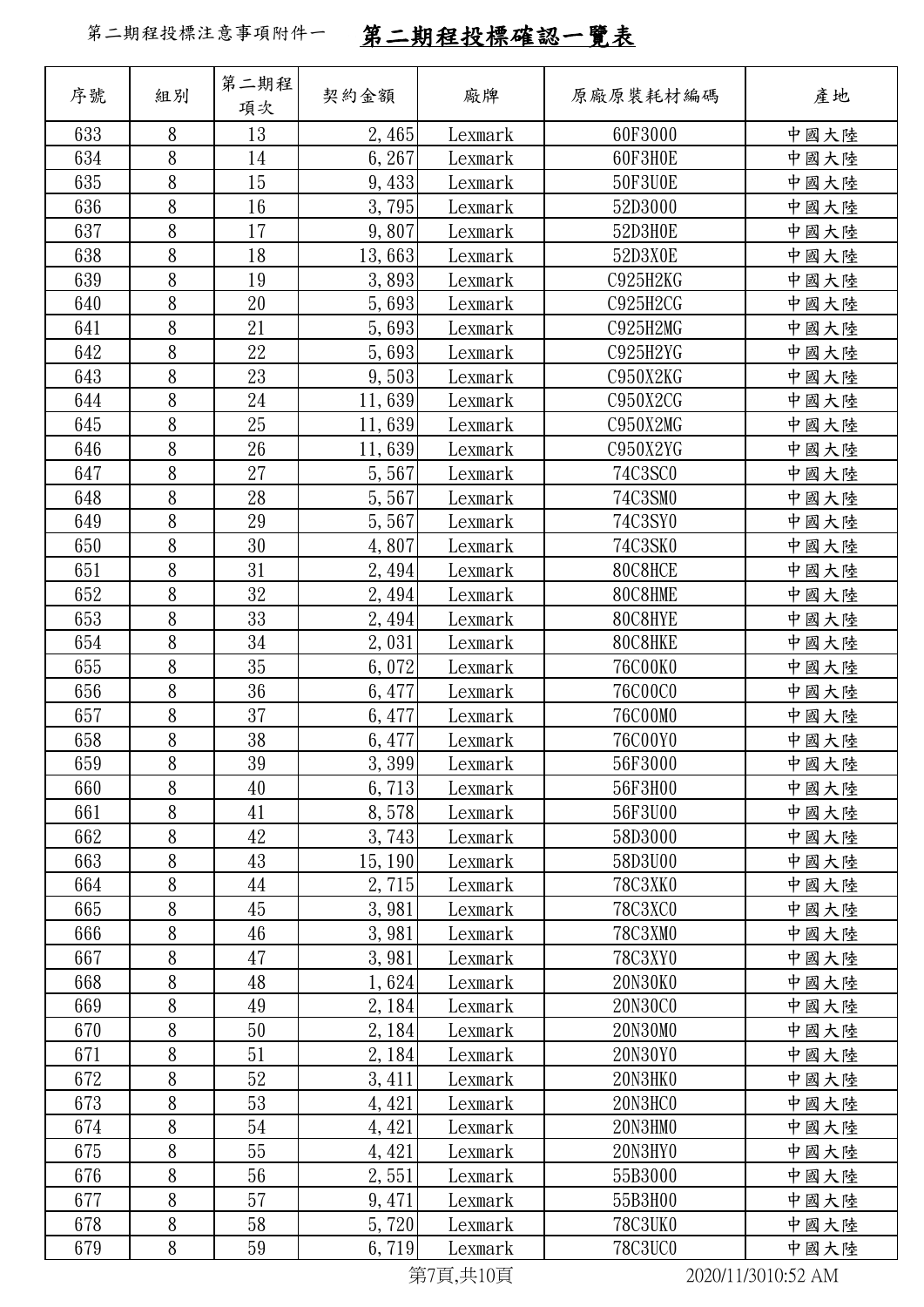| 序號         | 組別     | 第二期程<br>項次      | 契約金額           | 廠牌              | 原廠原裝耗材編碼             | 產地       |
|------------|--------|-----------------|----------------|-----------------|----------------------|----------|
| 680        | 8      | 60              | 6,719          | Lexmark         | 78C3UM0              | 中國大陸     |
| 681        | 8      | 61              | 6,719          | Lexmark         | 78C3UY0              | 中國大陸     |
| 682        | 8      | 62              | 10, 393        | Lexmark         | <b>76C0HK0</b>       | 中國大陸     |
| 683        | $8\,$  | 63              | 13,078         | Lexmark         | 76C0HC0              | 中國大陸     |
| 684        | 8      | 64              | 13,078         | Lexmark         | 76C0HM0              | 中國大陸     |
| 685        | 8      | 65              | 13,078         | Lexmark         | <b>76C0HY0</b>       | 中國大陸     |
| 686        | 9      | 1               | 252            | OK I            | 43821102             | 中國大陸     |
| 687        | 9      | $\overline{2}$  | 1,791          | OK <sub>I</sub> | 44469818             | 中國大陸     |
| 688        | 9      | $\mathfrak{Z}$  | 1,874          | OK <sub>I</sub> | 44469755             | 中國大陸     |
| 689        | 9      | 4               | 1,874          | OK I            | 44469756             | 中國大陸     |
| 690        | 9      | $\overline{5}$  | 1,874          | OK I            | 44469757             | 中國大陸     |
| 691        | 9      | $6\phantom{.}6$ | 6,832          | OK I            | 44494203             | 泰國       |
| 692        | 9      | $\overline{7}$  | 1,669          | OK <sub>I</sub> | 46508724             | 中國大陸     |
| 693        | 9      | 11              | 3,036          | OK <sub>I</sub> | 46508720             | 中國大陸     |
| 694        | 9      | 15              | 6,478          | OK I            | 44968302             | 泰國       |
| 695        | 9      | 18              | 2,530          | OKI             | 44469806             | 中國大陸     |
| 696        | 9      | 19              | 3,745          | OK I            | 44469725             | 中國大陸     |
| 697        | 9      | 20              | 3,745          | OK <sub>I</sub> | 44469726             | 中國大陸     |
| 698        | 9      | 21              | 3,745          | OK I            | 44469727             | 中國大陸     |
| 699        | 9      | 22              | 2,602          | OK I            | 46490508             | 泰國       |
| 700        | 9      | 26              | 3,393          | OK I            | 46490612             | 泰國       |
| 701        | 9      | 30              | 2,493          | OK <sub>I</sub> | 46484112             | 泰國       |
| 702        | 9      | 31              | 2,493          | OK <sub>I</sub> | 46484111             | 泰國       |
| 703        | 9      | 32              | 2,493          | OK I            | 46484110             | 泰國       |
| 704        | 9      | 33              | 2,493          | OK I            | 46484109             | 泰國       |
| 705        | 9      | 34              | 3,921          | OK I            | 46394902             | 泰國       |
| 706        | 9      | 35              | 4,618          | OKI             | 46358504             | 泰國       |
| 707        | 9      | 36              | 4, 271         | OK I            | 44315337             | 日本       |
| 708        | 9      | 37              | 4, 271         | OK I            | 44315338             | 日本       |
| 709        | 9      | 38              | 4, 271         | OK I            | 44315339             | 日本       |
| 710        | 9      | 39              | 2,358          | OK I            | 44315340             | 日本       |
| 711        | 9      | 40              | 6,894          | OK I            | 44318645             | 日本       |
| 712        | 9      | 41              | 6,894          | OK I            | 44318646             | 日本       |
| 713        | 9      | 42              | 6,894          | OK I            | 44318647             | 日本       |
| 714        | 9      | 43              | 2,504          | OK I            | 44318648             | 日本       |
| 715        | 9<br>9 | 44<br>45        | 3,578          | OK I            | 44341903             | 泰國       |
| 716<br>717 | 9      | 46              | 6, 150         | OK I<br>OKI     | 44289108<br>44844545 | 泰國<br>日本 |
|            | 9      |                 | 5,703          |                 |                      |          |
| 718        | 9      | 47              | 5,703<br>5,430 | OK I            | 44844546             | 日本       |
| 719<br>720 | 9      | 48<br>49        | 3,868          | OK I<br>OK I    | 44844547<br>44844548 | 日本<br>日本 |
| 721        | 9      | 50              | 2,955          | OK I            | 45079804             |          |
| 722        | 9      | 51              | 6,528          | OKI             | 44844549             | 日本<br>日本 |
| 723        | 9      | 52              | 6,528          | OK I            | 44844550             | 日本       |
| 724        | 9      | 53              | 6,528          | OK I            | 44844551             | 日本       |
| 725        | 9      | 54              | 3,846          | OK I            | 44844552             | 日本       |
| 726        | 9      | 55              | 3, 274         | OK I            | 45079805             |          |
|            |        |                 |                |                 |                      | 日本       |

第8頁,共10頁 2020/11/3010:52 AM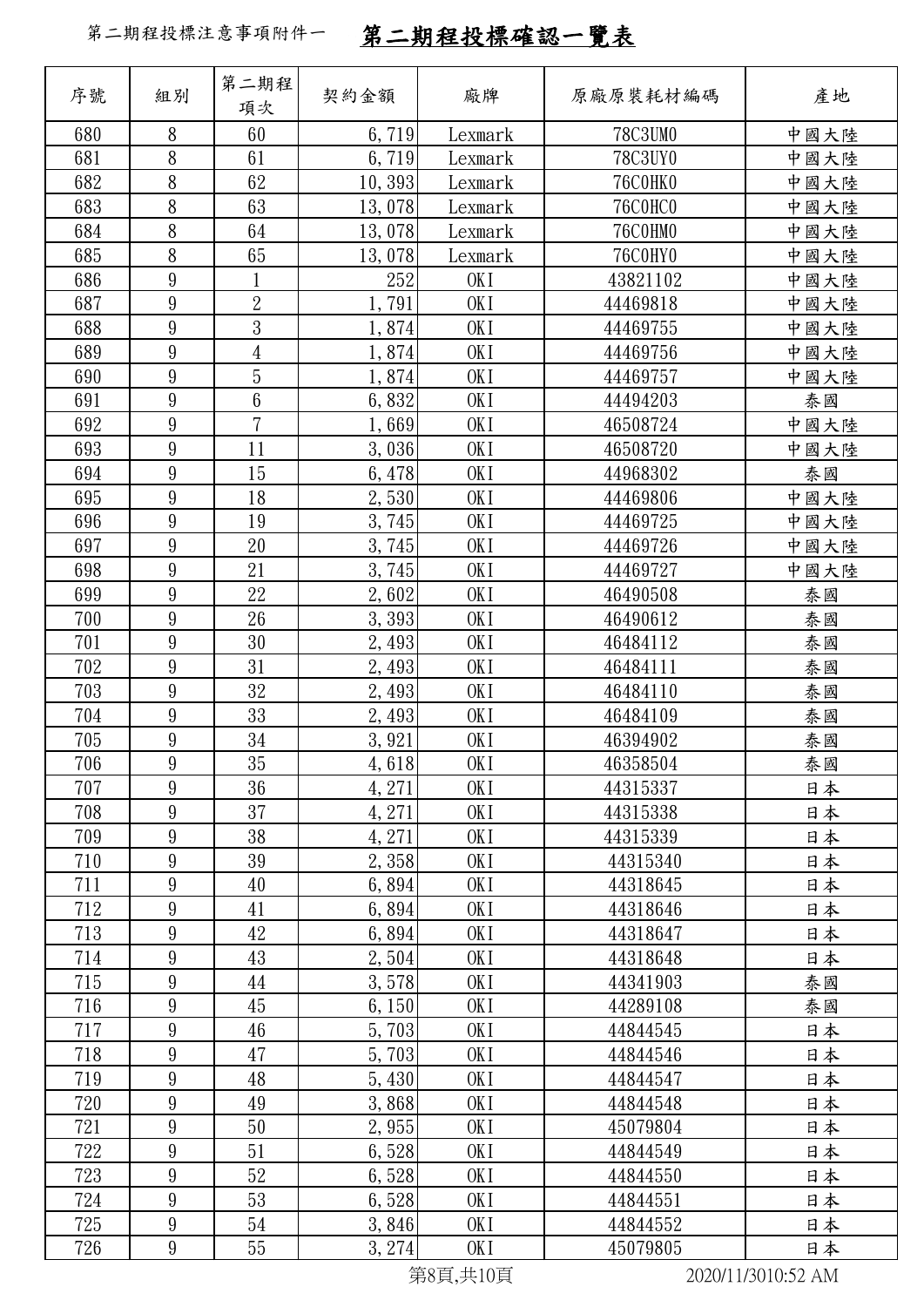| 序號         | 組別                                 | 第二期程<br>項次     | 契約金額           | 廠牌                                  | 原廠原裝耗材編碼             | 產地         |
|------------|------------------------------------|----------------|----------------|-------------------------------------|----------------------|------------|
| 727        | 9                                  | 56             | 3, 274         | OK <sub>I</sub>                     | 45079806             | 日本         |
| 728        | 9                                  | 57             | 3,274          | OK <sub>I</sub>                     | 45079807             | 日本         |
| 729        | $\boldsymbol{9}$                   | 58             | 3, 274         | OK I                                | 45079808             | 日本         |
| 730        | $\overline{9}$                     | 59             | 4,706          | OK <sub>I</sub>                     | 44848807             | 中國大陸       |
| 731        | 9                                  | 60             | 4,808          | OK I                                | 44846204             | 中國大陸       |
| 732        | $\boldsymbol{9}$                   | 61             | 6,720          | OK I                                | 42918977             | 日本         |
| 733        | 9                                  | 62             | 6,720          | OK <sub>I</sub>                     | 42918978             | 日本         |
| 734        | 9                                  | 63             | 6,720          | OK I                                | 42918979             | 日本         |
| 735        | $\overline{9}$                     | 64             | 2,866          | OK <sub>I</sub>                     | 42918980             | 日本         |
| 736        | 9                                  | 65             | 5,010          | OK I                                | 43695901             | 日本         |
| 737        | 9                                  | 66             | 5,010          | OK <sub>I</sub>                     | 43695902             | 日本         |
| 738        | 9                                  | 67             | 5,010          | OK <sub>I</sub>                     | 43695903             | 日本         |
| 739        | $\boldsymbol{9}$                   | 68             | 3,543          | OK I                                | 43695904             | 日本         |
| 740        | $\overline{9}$                     | 69             | 8, 249         | OK <sub>I</sub>                     | 44036045             | 日本         |
| 741        | 9                                  | 70             | 8,249          | OK I                                | 44036046             | 日本         |
| 742        | $9\phantom{.0}$                    | 71             | 8, 249         | OK <sub>I</sub>                     | 44036047             | 日本         |
| 743        | $\boldsymbol{9}$                   | 72             | 3,005          | OK <sub>I</sub>                     | 44036048             | 日本         |
| 744        | $\boldsymbol{9}$                   | 73             | 8,794          | OK <sub>I</sub>                     | 45536445             | 日本         |
| 745        | $\boldsymbol{9}$                   | $74\,$         | 8,794          | OK <sub>I</sub>                     | 45536446             | 日本         |
| 746        | $\overline{9}$                     | 75             | 8,794          | OK I                                | 45536447             | 日本         |
| 747        | $\boldsymbol{9}$                   | 76             | 5,263          | OK <sub>I</sub>                     | 45536448             | 日本         |
| 748        | 9                                  | 77             | 7,794          | OK <sub>I</sub>                     | 45103731             | 中國大陸       |
| 749<br>750 | $\boldsymbol{9}$<br>$\overline{9}$ | 78<br>79       | 7,794<br>7,794 | OK I<br>OK <sub>I</sub>             | 45103732<br>45103733 | 中國大陸       |
| 751        | $\overline{9}$                     | 80             | 7,846          | OK I                                | 45103734             | 中國大陸       |
| 752        | $9\phantom{.0}$                    | 81             | 13,664         | OK <sub>I</sub>                     | 45536525             | 中國大陸<br>日本 |
| 753        | $\boldsymbol{9}$                   | 82             | 13,664         | OK I                                | 45536526             | 日本         |
| 754        | 9                                  | 83             | 13,664         | OK I                                | 45536527             | 日本         |
| 755        | $9\phantom{.0}$                    | 84             | 7,338          | OK <sub>I</sub>                     | 45536528             | 日本         |
| 756        | 9                                  | 85             | 15, 283        | OK I                                | 45531224             | 中國大陸       |
| 757        | $\boldsymbol{9}$                   | 86             | 15,587         | OK I                                | 45531114             | 中國大陸       |
| 758        | 9                                  | 87             | 2,186          | OK <sub>I</sub>                     | 45531504             | 中國大陸       |
| 759        | 9                                  | 88             | 3,962          | OK I                                | 44574903             | 中國大陸       |
| 760        | $\boldsymbol{9}$                   | 89             | 3,036          | OK <sub>I</sub>                     | 44574303             | 泰國         |
| 761        | 9                                  | 90             | 4,150          | OK I                                | 44574909             | 中國大陸       |
| 762        | $\boldsymbol{9}$                   | 91             | 3,988          | OK <sub>I</sub>                     | 45807112             | 中國大陸       |
| 763        | 9                                  | 92             | 3, 106         | OK <sub>I</sub>                     | 44574803             | 中國大陸       |
| 764        | $9\phantom{.0}$                    | 93             | 4,453          | OK I                                | 45807117             | 中國大陸       |
| 765        | $\boldsymbol{9}$                   | 94             | 3,036          | OK <sub>I</sub>                     | 44574306             | 泰國         |
| 766        | 9                                  | 95             | 9,413          | OK I                                | 45460503             | 泰國         |
| 767        | $\boldsymbol{9}$                   | 96             | 7,186          | OK I                                | 45456303             | 泰國         |
| 768        | 9                                  | 97             | 13,664         | OK I                                | 45435101             | 泰國         |
| 769        | $\boldsymbol{9}$                   | 98             | 4,302          | OK I                                | 44708002             | 日本         |
| 770        | $9\phantom{.0}$                    | 99             | 4,325          | OK <sub>I</sub>                     | 44835001             | 日本         |
| 771        | 9                                  | 100            | 5,648          | OK I                                | 44707604             | 中國大陸       |
| 772        | 10                                 | $\mathbf{1}$   | 2,049          | Ricoh                               | 406059               | 中國大陸       |
| 773        | 10                                 | $\overline{2}$ | 2,707          | Ricoh<br>$\forall x \in \mathbb{R}$ | 406060               | 中國大陸       |

第9頁,共10頁 2020/11/3010:52 AM